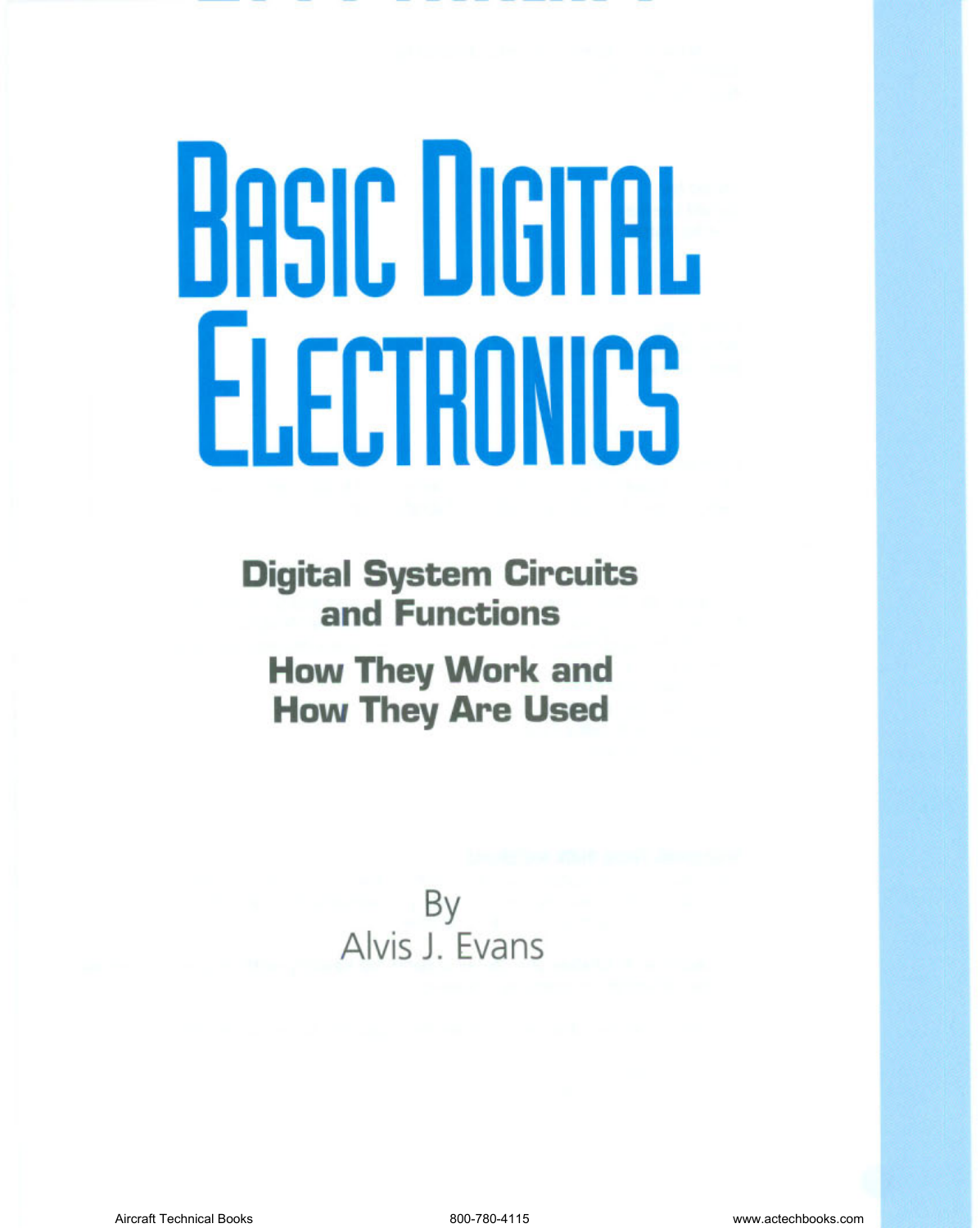# **Table of Contents**

| Page                                                   |
|--------------------------------------------------------|
|                                                        |
|                                                        |
|                                                        |
| Chapter 3. How Do Decision Circuits Work?  45          |
| Chapter 4. How Temporary Storage Circuits Work  69     |
| Chapter 5. How to Couple, Convert, and Compute  93     |
| Chapter 6. More Permanent Storage Elements117          |
|                                                        |
| Chapter 8. Putting Functions Together Into a System149 |
| Chapter 9. Looking at Digital Communications 165       |

| Answers to Chapter Questions and Problems177 |  |
|----------------------------------------------|--|
|                                              |  |
|                                              |  |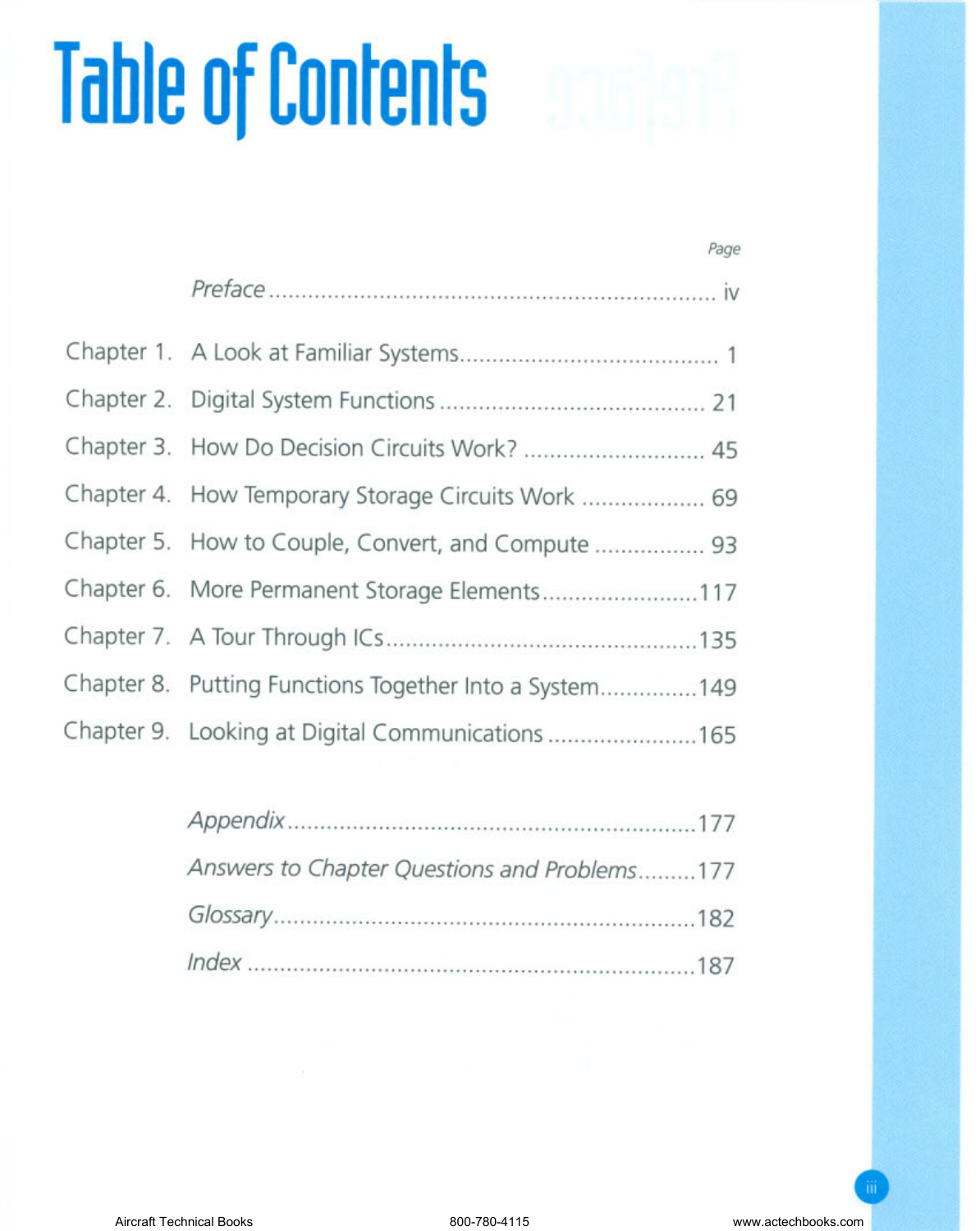## **CHAPTER 1 R Look at Familiar Systems**

### **Comparing Analog and Digital**

The field of electronics can be classified into two groups: analog and digital. Analog quantities vary at a continuous rate, whereas digital quantities vary in discrete values. We can find many examples of each all around us. All things that can be measured quantitatively in nature are either analog or digital. Let's look at some examples of both analog and digital quantities.

The difference between analog and digital can be seen at the entrance to your local library. There are the steps, which is the digital route; and there is the ramp, the analog route. In a wheelchair, you better take the analog route. Now consider pitching pennies at the steps and the ramp. Where would the pennies land? As we see in *Figure* 1-1, the pennies can land only on steps 1, 2, 3, or 4, whereas they can land anywhere at all on the ramp. The steps represent digital - a discrete group of values; the ramp represents analog  $-$  a continuous group of values.



*Figure* 1-1. *Pitching pennies at* a *ramp (analog) and steps (digital) .*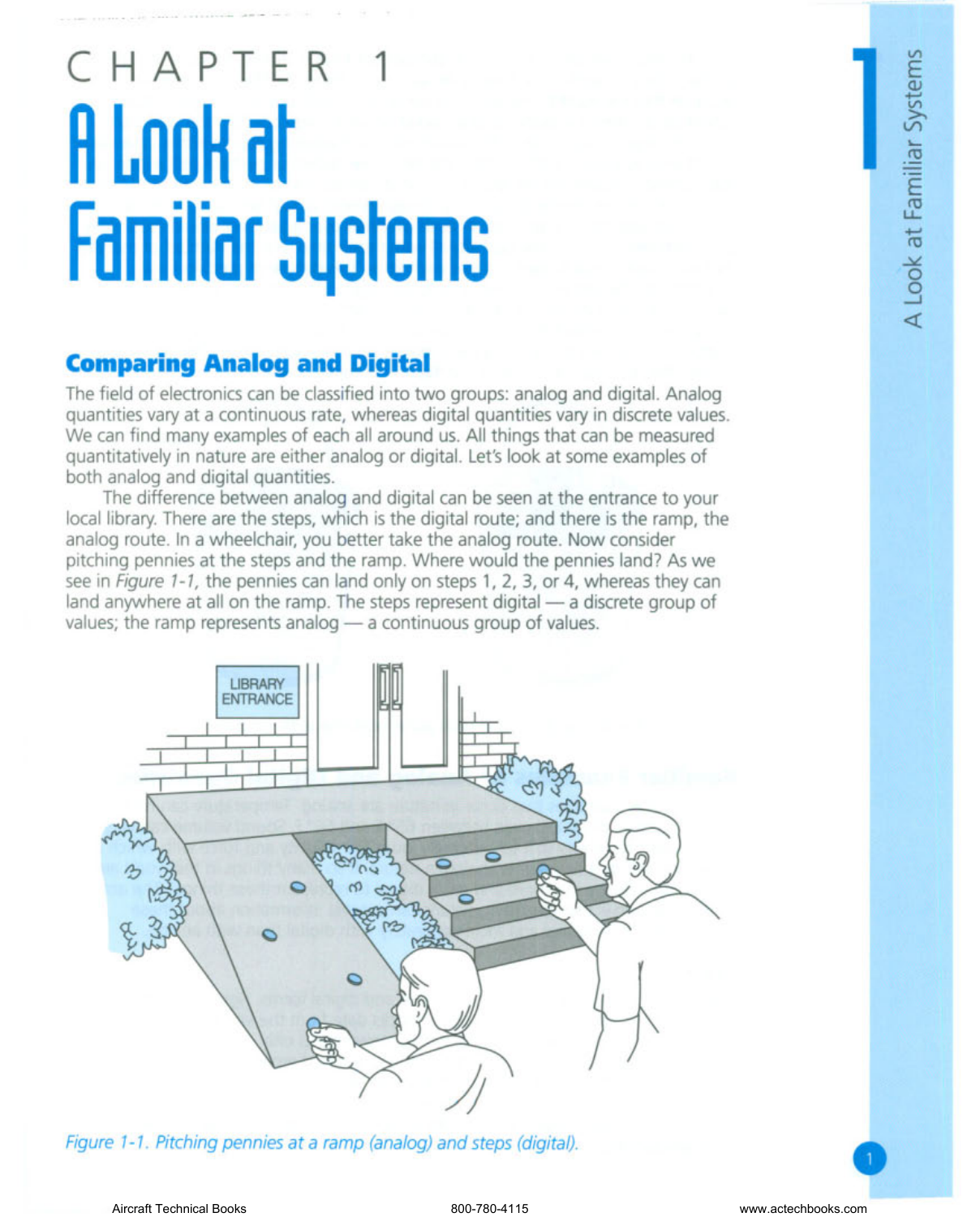Another example of analog and digital quantities is shown in *Figure* 7-2. Here we have two buckets-one filled with water and the other filled with marbles. Suppose that we want to measure the contents of each bucket. The procedure would be different for each. For the bucket of water, we could dip the water out with a measuring cup or pour the water into the measuring cup. In either case we would probably leave a little in the bottom of the bucket or perhaps spill a little. Our measurement would not be very precise. With the bucket of marbles we could simply count them as we removed them. Our measurement would be much more precise. And, if we repeated the process on each over and over again, we would most likely get a different value for the quantity of water each time. But the number of marbles that we counted would be the same each time. This degree of precision is a characteristic difference between analog and digital. Digital is more precise. And how about if you were asked to reproduce each bucket at a distant location. Suppose that you were told one bucket had 62/3 cups of water, and the other bucket had 723 marbles in it. Which bucket could you reproduce more accurately? The digital one, of course, because you can count out a discrete number of units.



*Figure* 7-2. *Two full buckets, one with water and one with marbles.*

#### **Familiar Examples of Analog and Digital Quantities**

Most physical quantities that occur in nature are analog. Temperature can have an infinite number of values, even between 65° F and 66° F. Sound volume can vary continuously from very soft to extremely loud. The velocity and force with which a carpenter swings a hammer is analog in nature. If so many things in the world are analog, why do we use more and more digital to represent these things? The answer to this question is that electronic circuits can process information about these physical quantities easier and more accurately with digital than with analog.

#### **Clocks**

Many quantities are familiar in both analog and digital forms. *Figure 7-3a* shows examples of clocks. Modern mechanical clocks date from the late Middle Ages. Analog watches have served us well with improvements only in the basic design. For instance, by the end of the 15th century the spring had replaced the weight in some clocks, allowing them to be built small enough to be carried. Only within the last decade or two has the analog watch been almost completely replaced by the digital watch. (We wonder what the terms clockwise and counterclockwise will mean to the next generation.)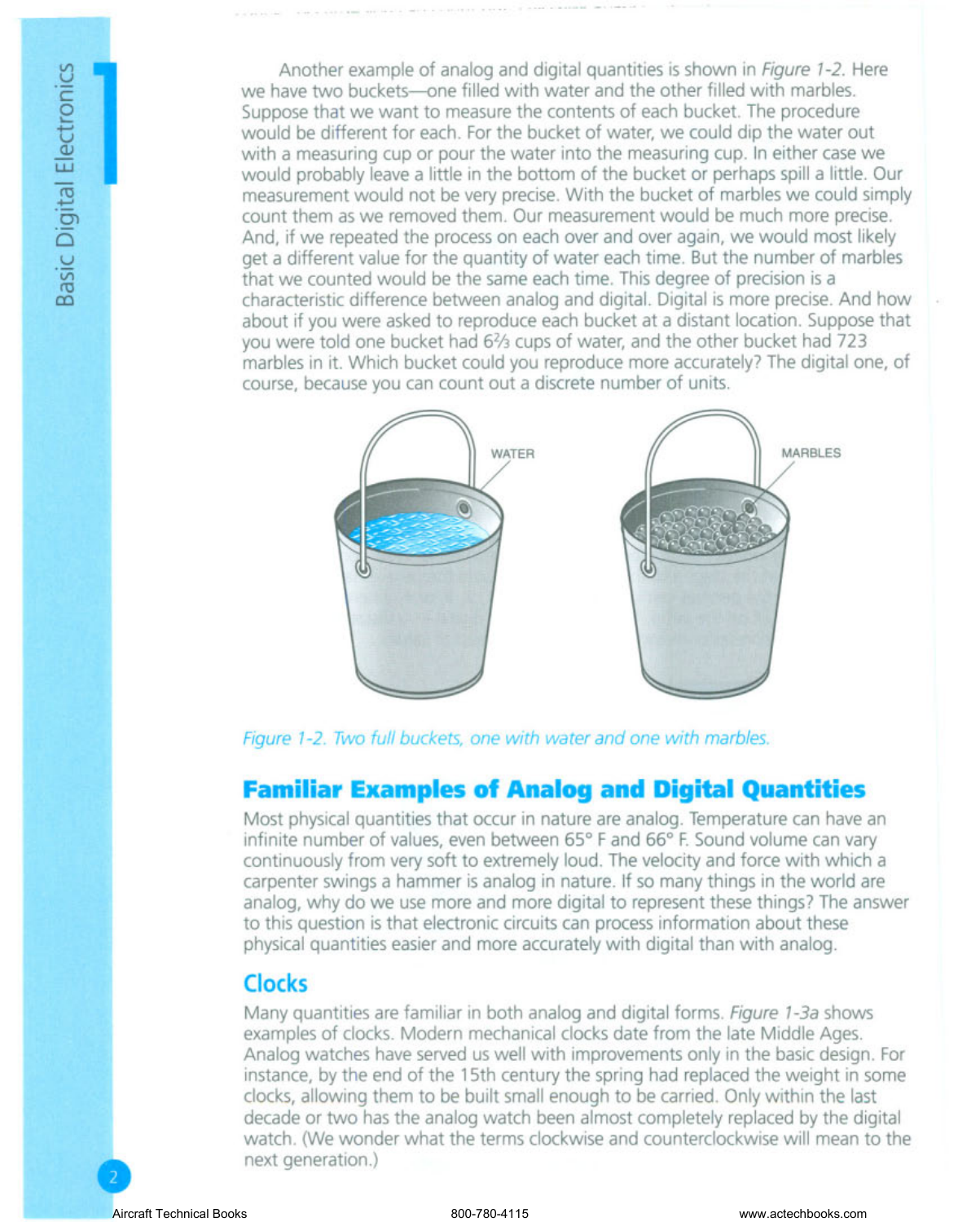# V') E Syste

### **Thermometers**

*Figure 1-3b* shows examples of thermometers. The analog thermometer has been used for temperature measurement since it was introduced around 1720 by Gabriel Daniel Fahrenheit (1686-1736). An example is a mercury thermometer, in which a rising or falling (expanding or contracting) column of mercury represents a rising or falling temperature. Digital thermometers have replaced these in most applications today, especially in the medical field.

#### **Meters**

Two basic types of meters are used to make electrical measurements. As shown in *Figure 1-3c,* the analog type has a needle that deflects along a scale and indicates the value of the quantity measured by the position of the needle on the scale. Measurements on a digital meter appear as a number on the display screen.

### **Audio Recordings**

The fourth example of analog and digital is shown in *Figure 1-3d.* The human voice and musical instruments produce sound that is analog. The ear is also an analog device that responds to the sound signals. The first audio recording devices were analog. From about 1880 through 1980, the phonograph held the dominant position for audio recordings for the home. Around 1980, the audio cassette tape entered the scene. In the late 1980s came perhaps the most remarkable development in audio technology-the digitally recorded compact disc (CD).